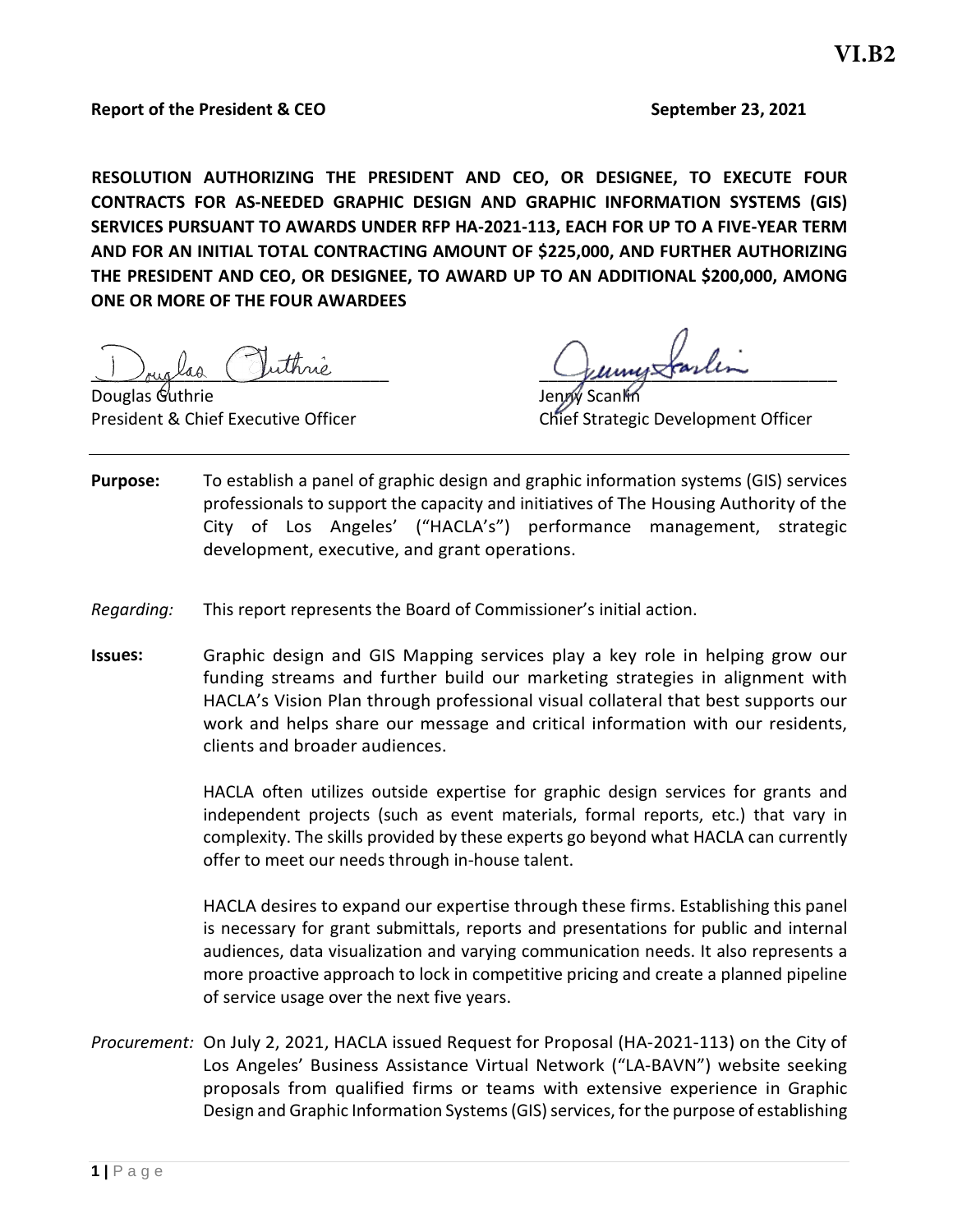a panel of such providers that could be utilized on an as-needed basis over a five-year term. Firms will offer services to HACLA around graphic design and graphic information systems, including but not limited to, designing graphics, logos, layouts, marketing materials, presentations, and geographic mapping. These categorized services include grant support, formal presentations, dashboard, reports, and graphic information systems mapping.

Twelve (12) proposals were received by the submission deadline of July 26, 2021, and each was scored by a three member panel. Based upon review of the BAFOs and final panel scoring, a consensus was reached to recommend four firms: PSOMAS, The Glue, LLC, JPW Communications, LLC and Studio Percolate Design and Photography LLC for contract awards. PSOMAS scored higher than the other proposers as they offer both grant writing/submittal and project management services and will be awarded a higher amount in order to unlock these additional services on an as needed basis. Additional details regarding the solicitation and recommended awards are provided in the attached Summary of Outreach.

### **Vision Plan: PATHWAYS Strategy #7: Identify opportunities to reduce operating and administrative costs so that scarce resources are maximized.**

Through the Graphic Design and Graphic Information Systems (GIS) panel, we are reducing costs by locking in professional services rates over a five-year period, enabling staff to meet short grant submittal deadlines through advance procurement, and helping advance HACLA's brand and image through professional visual collateral.

#### **Funding:** The Chief Administrative Office confirms:

*Source of Funds:* Will vary, but predominantly will be operating budgets supported by grant funding where allowable*.* On an annual basis, HACLA will assess the graphic design needs for the upcoming year and make specific budget allocationsto approved projects. Over the panel term, the President & CEO, or designee, will have the authority to adjust funding between approved vendors based on need and the specific expertise required ensuring the combined grand total does not exceed the maximum payment obligation.

*Program and Budget Impact:* Services are anticipated for four units: Strategic Initiatives, Intergovernmental Affairs, Section 8, and Development Services. Strategic Initiatives anticipates utilizing these services particularly related to project area map development for existing and upcoming grants and estimates usage of \$75,000 for the first year and \$50,000 per year for the subsequent years due to the intricate nature of mapping overlays and other design materials to support grants, advance performance management and branding efforts, and the development of professional marketing materials to support our current fundraising and outreach campaigns. Intergovernmental Affairs anticipates needing \$5,000 per year, Section 8 anticipates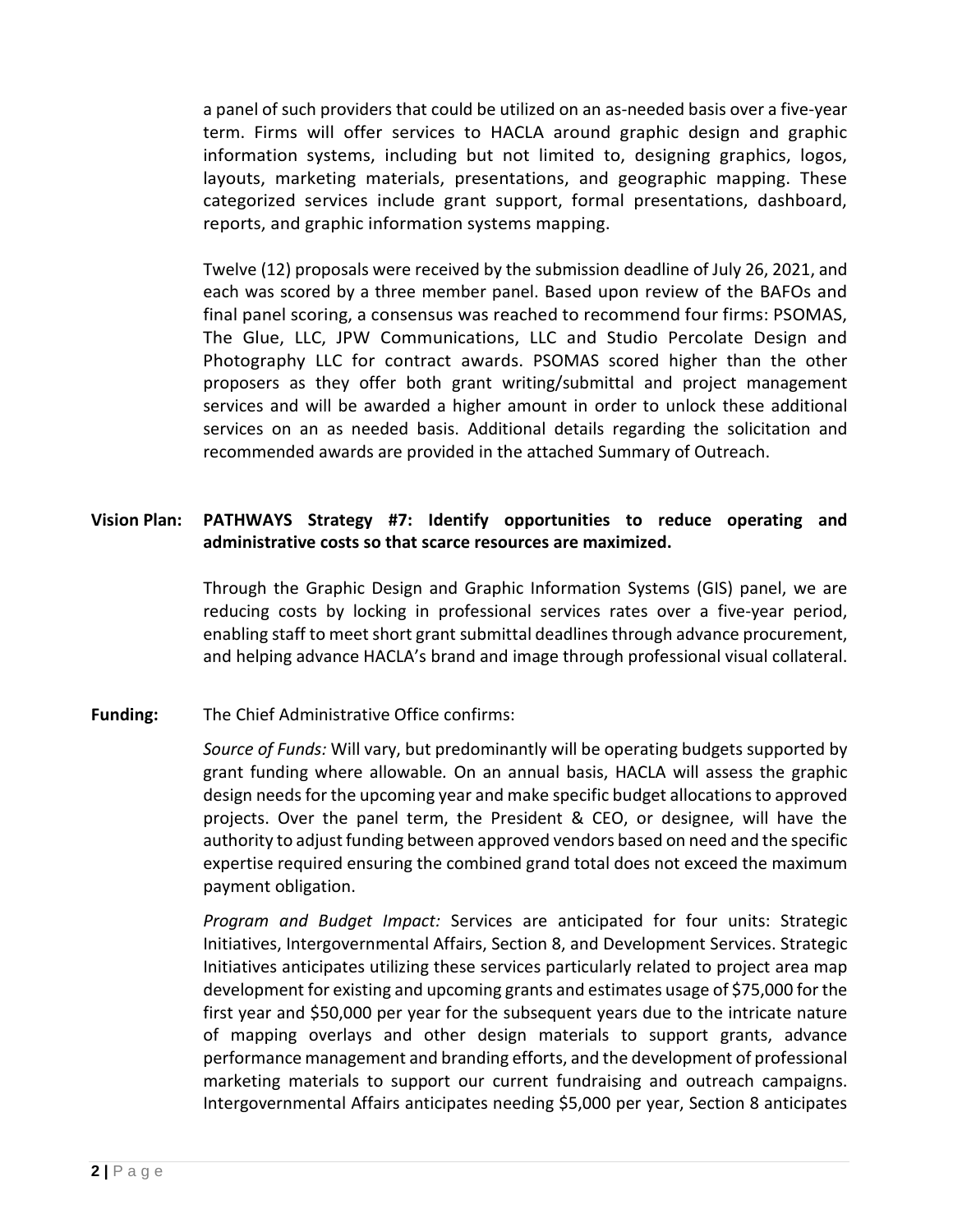needing \$15,000 per year, and Development Services anticipates services for redevelopment outreach material not exceeding \$10,000 per year. Setting the maximum payment obligation at \$425,000 over five years ensures that we would not need to return to the board for additional contracting authority approval.

#### **Environmental**

**Review:** Not applicable.

**Section 3:** All proposers have submitted Section 3 Economic Opportunity Plans in conformance with the Authority's Section 3 Policy and Compliance Plan. The firms made satisfactory commitments. Studio Percolate and PSOMAS will be making Section 3 fund contributions, and The Glue and JPW will provide internships for HACLA youth.

#### **Attachments:**

- **1.** Resolution
- **2.** Summary of Outreach Activities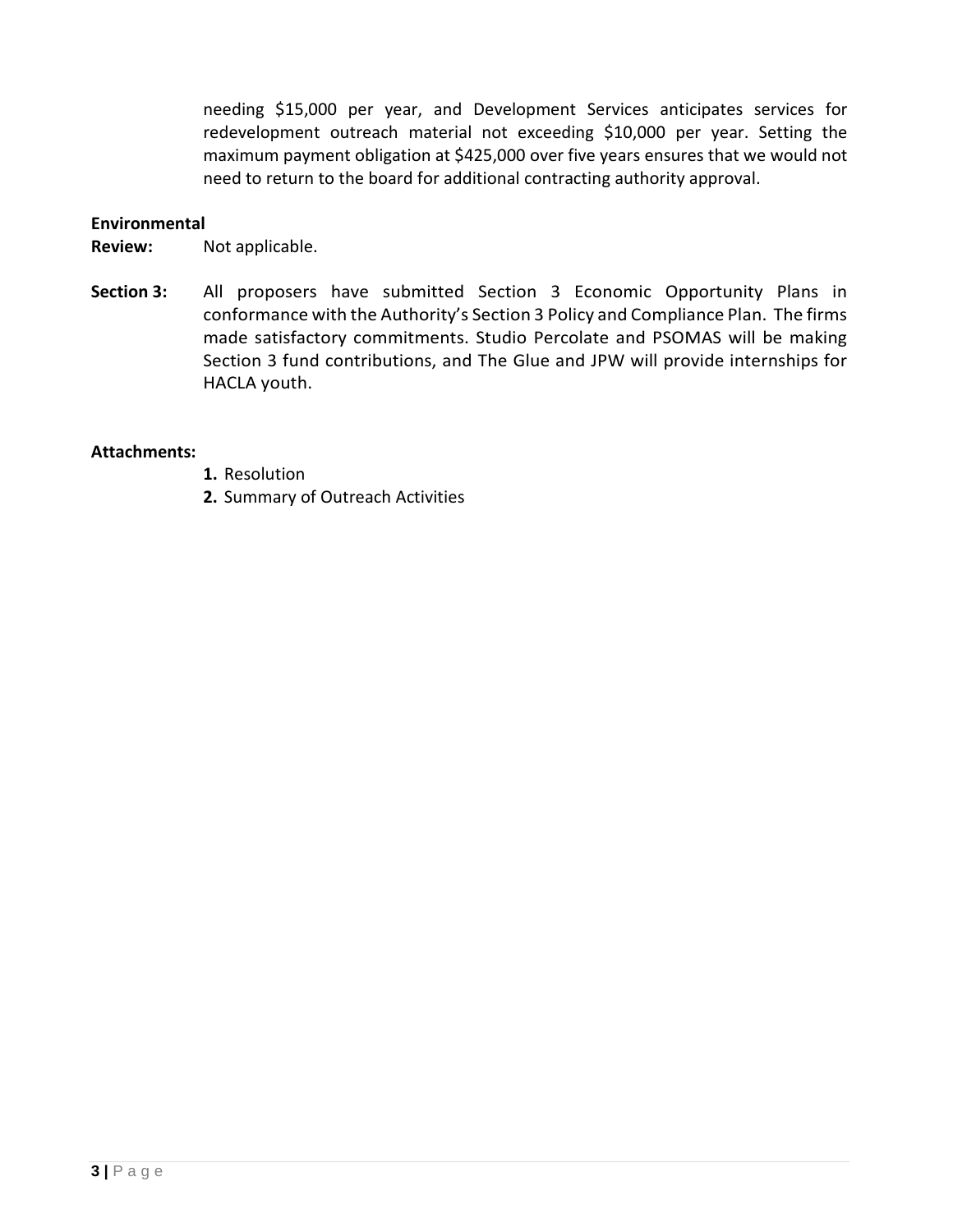# **Attachment 1**

Resolution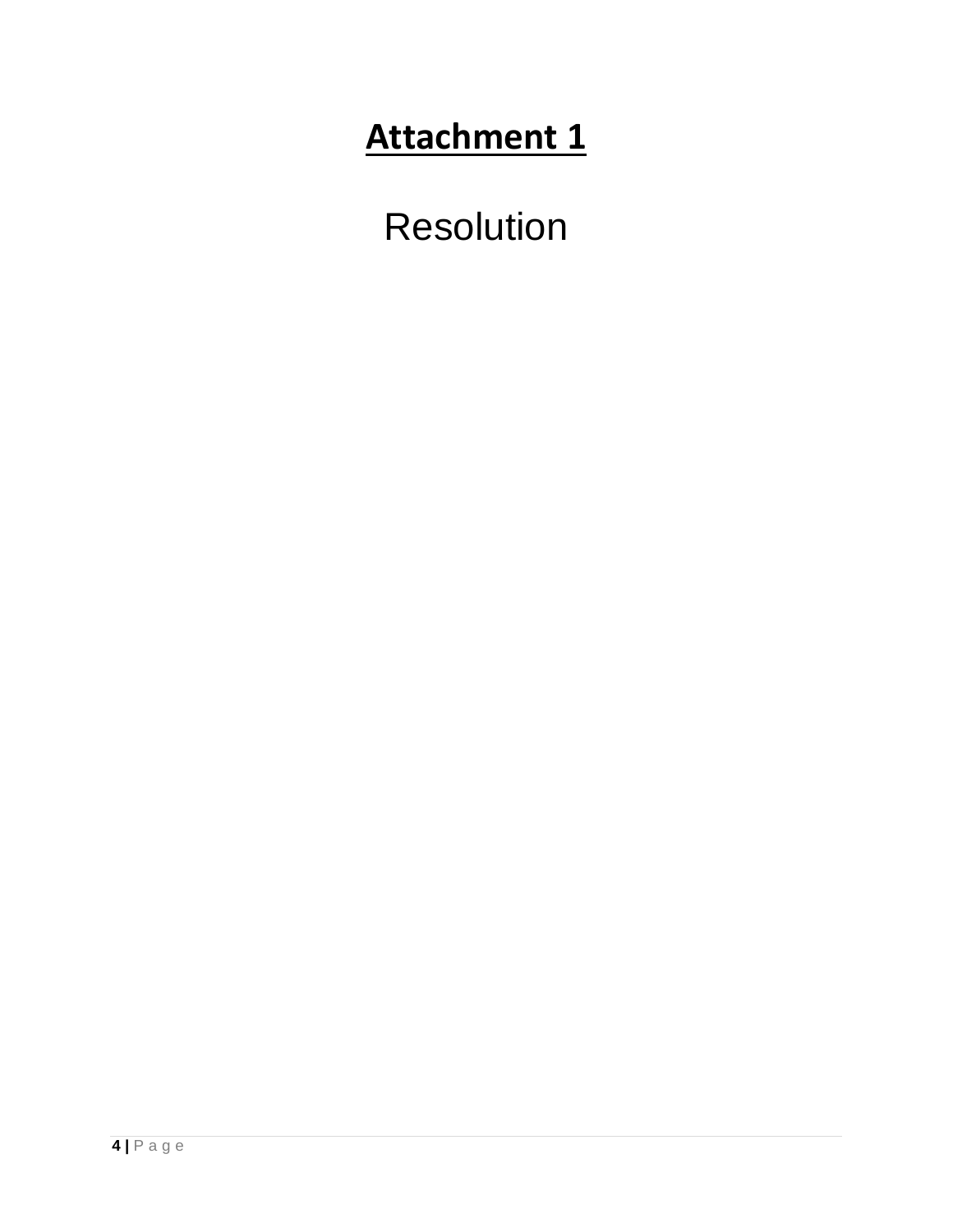## **RESOLUTION NO.\_\_\_\_\_\_\_\_\_\_\_\_\_\_**

**RESOLUTION AUTHORIZING THE PRESIDENT AND CEO, OR DESIGNEE, TO EXECUTE FOUR CONTRACTS FOR AS-NEEDED GRAPHIC DESIGN AND GRAPHIC INFORMATION SYSTEMS (GIS) SERVICES PURSUANT TO AWARDS UNDER RFP HA-2021-113, EACH FOR UP TO A FIVE-YEAR TERM AND FOR AN INITIAL TOTAL CONTRACTING AMOUNT OF \$225,000, AND FURTHER AUTHORIZING THE PRESIDENT AND CEO, OR DESIGNEE, TO AWARD UP TO AN ADDITIONAL \$200,000, AMONG ONE OR MORE OF THE FOUR AWARDEES** 

**WHEREAS,** the Housing Authority of the City of Los Angeles ("HACLA") is a public body, corporate and politic, organized and existing under the Housing Authorities Law (commencing at Section 34200 of the California Health and Safety Code and, specifically, Section 34311), and authorized to transact business and exercise the powers of a housing authority pursuant to action of the Board of Commissioners of the Authority (the "Board");

**WHEREAS,** as part of the implementation of HACLA's twenty-five (25) year vision plan which began in 2018, HACLA has prioritized developing and implementing on-site and off-site services linkages aligned with best practices to support broad resident needs under PATHWAYS Strategy 7 identifying opportunities to reduce operating and administrative costs so that scarce resources are maximized;

**WHEREAS,** on July 2, 2021, HACLA issued Request for Proposal No. HA-2021-113 ("RFP") seeking proposals from qualified graphic design and graphic information systems (GIS) firms, and on July 26, 2021 received a total of twelve (12) proposal; and

**WHEREAS,** following an evaluation of the twelve (12) proposals received as detailed in the Report of the President and CEO of the same date herewith, HACLA desires to authorize the President and CEO, or designee, to enter into contracts of up to five years with each of the four (4) top-ranked proposers, identified as PSOMAS, The Glue, LLC, JPW Communications, LLC and Studio Percolate Design and Photography LLC, each in initial amounts of \$50,000 except for PSOMAS at \$75,000, pursuant to awards under the RFP, and to further authorize the President and CEO, or designee, to award up to an additional \$200,000 among one or more of the four awardees, based upon HACLA's business needs, vendor expertise and performance, as determined by the President and CEO, or designee.

**NOW THEREFORE BE IT RESOLVED** that the Board authorizes the President and CEO, or designee, to execute contracts of up to five years with PSOMAS, The Glue, LLC, JPW Communications, LLC and Studio Percolate Design and Photography LLC, each in the initial amount of \$50,000 and PSOMAS at \$75,000, pursuant to awards under RFP No. HA-2021-113, and to further authorize the President and CEO, or designee, to award up to an additional \$200,000 among one or more of the four awardees, based upon HACLA's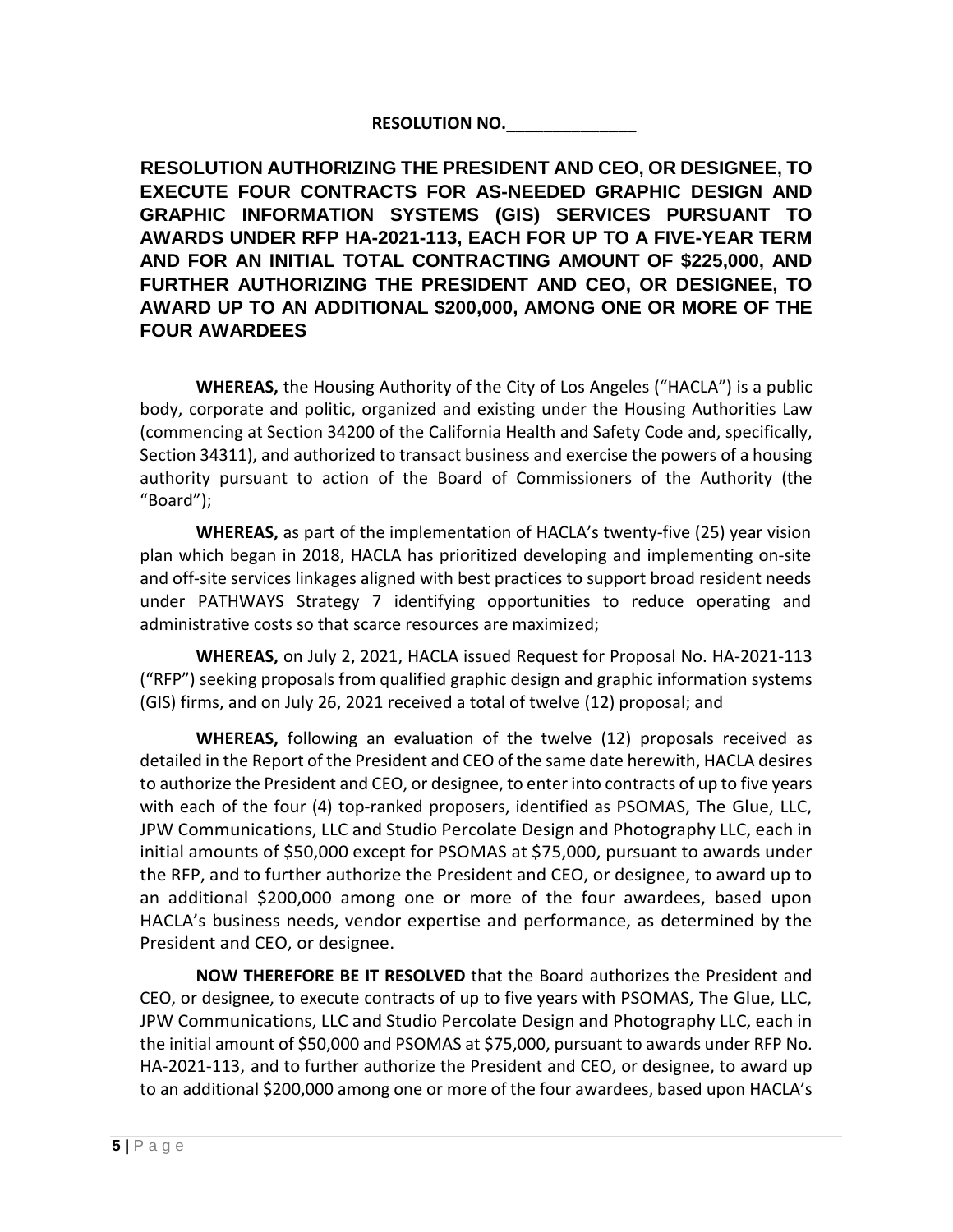business needs, vendor expertise and performance, as determined by the President and CEO, or designee.

**BE IT FURTHER RESOLVED** that this Resolution shall take effect immediately.

APPROVED AS TO FORM HOUSING AUTHORITY OF THE CITY OF LOS ANGELES

By: \_\_\_\_\_\_\_\_\_\_\_\_\_\_\_\_\_\_\_\_\_\_\_\_\_\_ By: \_\_\_\_\_\_\_\_\_\_\_\_\_\_\_\_\_\_\_\_\_\_\_\_\_\_\_

James Johnson, General Counsel Conserved Cielo Castro, Chairperson

DATE ADOPTED: \_\_\_\_\_\_\_\_\_\_\_\_\_\_\_\_\_\_\_\_\_\_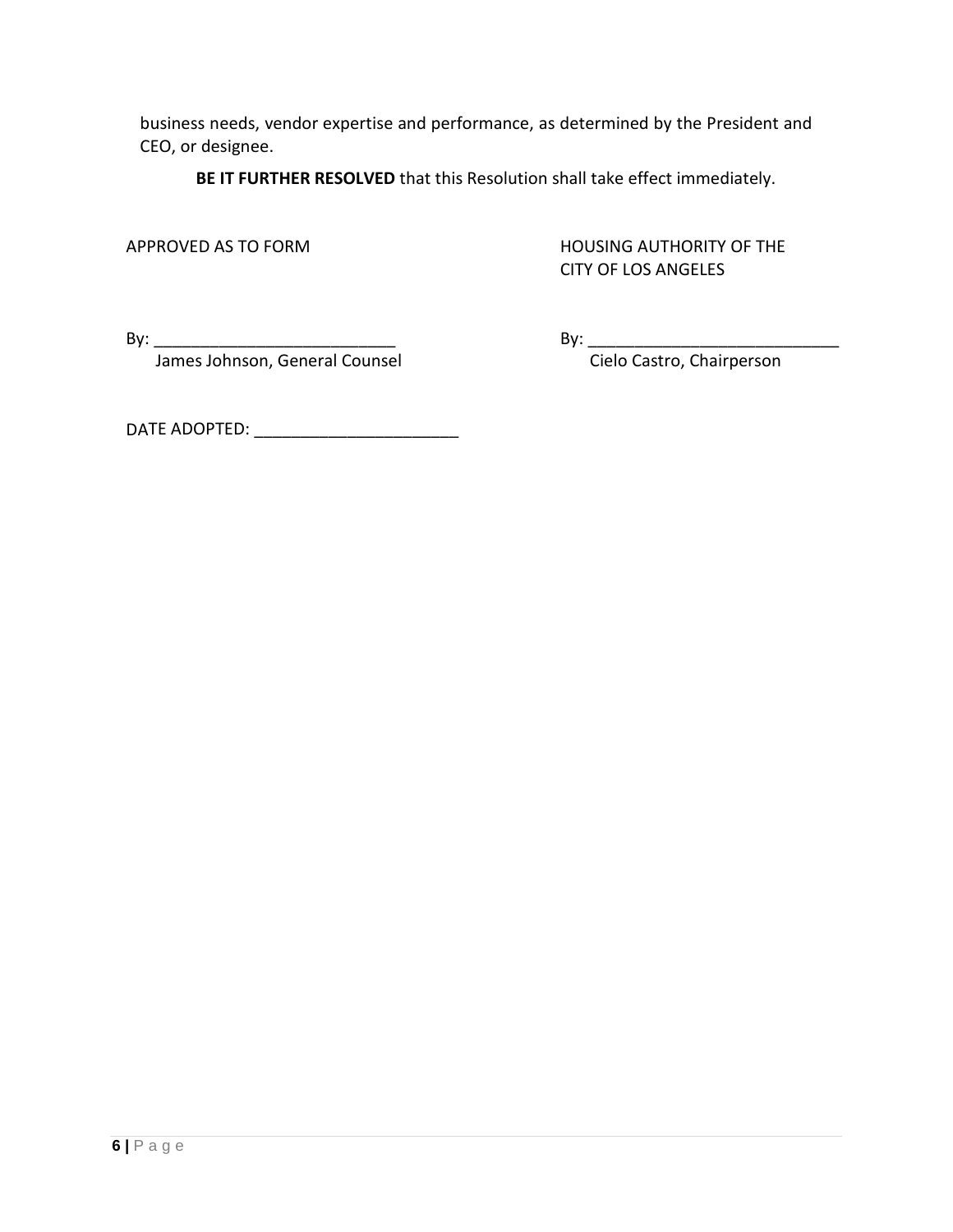# **Attachment 2**

# **Summary of Outreach Activities**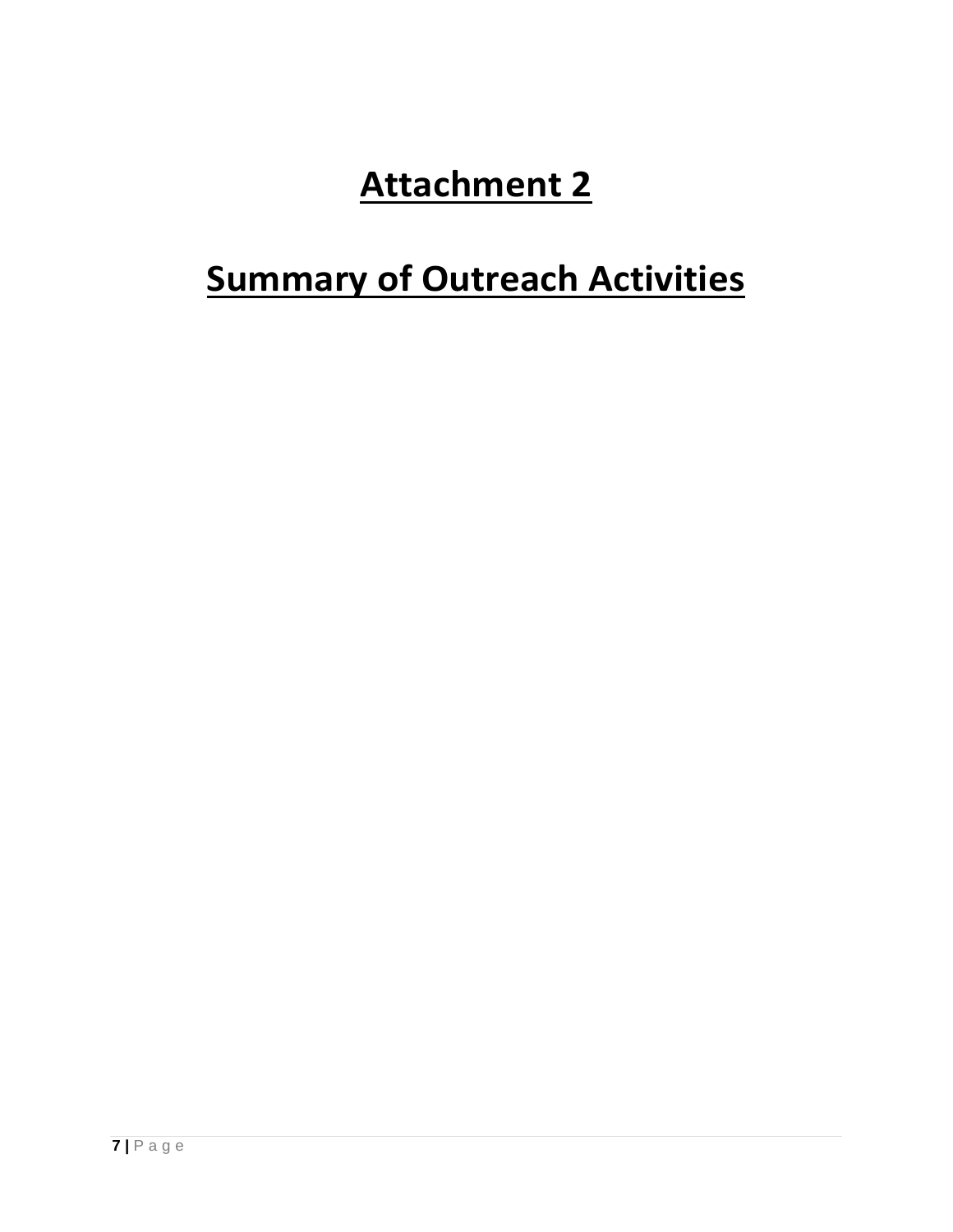#### Summary of Outreach RFP No. HA-2021-113 **Graphic Design and Graphic Information Systems (GIS) Mapping**

#### **A. Funding Source**

 $\boxtimes$  Federal  $\Box$  Non-Federal  $\Box$  Mixed Funding

#### **B. Advertisement; Minority/Women Outreach**

General Services advertised the Request for Proposal ("RFP") on the City of Los Angeles' Business Assistance Virtual Network ("LA-BAVN") website, starting on July 2, 2021, until the submission deadline of July 26, 2021, for a total of twenty-five (25) days. The RFP was viewed by two hundred eight (208) vendors. In addition, the RFP notice was emailed to forty-five (45) vendors from a list provided by the Development Services Department.

In support of the Housing Authority of the City of Los Angeles ("HACLA's") policy to contract with Minority-Owned Business Enterprises ("MBEs"), Women-Owned Business Enterprises ("WBEs") and Labor Surplus Area ("LSA") businesses to the extent possible, on July 2, 2021, notice of this RFP was also provided to a List of Recognized Minority and Women-owned Business Organizations, and to the local office of the U.S. Small Business Administration ("SBA").

#### **C. Pre-Proposal Conference**

Due to the closure of our offices to the public stemming from the COVID-19 outbreak, a preproposal conference was not conducted. This decision follows orders issued for the State of California by Governor Newsom, the City of Los Angeles by Mayor Garcetti, and Federal, County and City of Los Angeles' public health officials.

#### **D. Addendum**

On July 15, 2021, an addendum was posted on LA-BAVN to provide responses or clarifications to questions received by the question submission deadline of July 9, 2021. The purpose of the addendum was to provide all potential proposers the opportunity to submit any questions regarding the RFP and HACLA's requirements, and to help ensure our requirements are clearly and completely understood.

#### **E. Receipt of Proposals**

The following twelve (12) proposals were received by the submittal deadline of July 26, 2021:

| <b>Company Name</b>        |
|----------------------------|
| 1. PSOMAS                  |
| 2. The Glue, LLC           |
| 3. JPW Communications, LLC |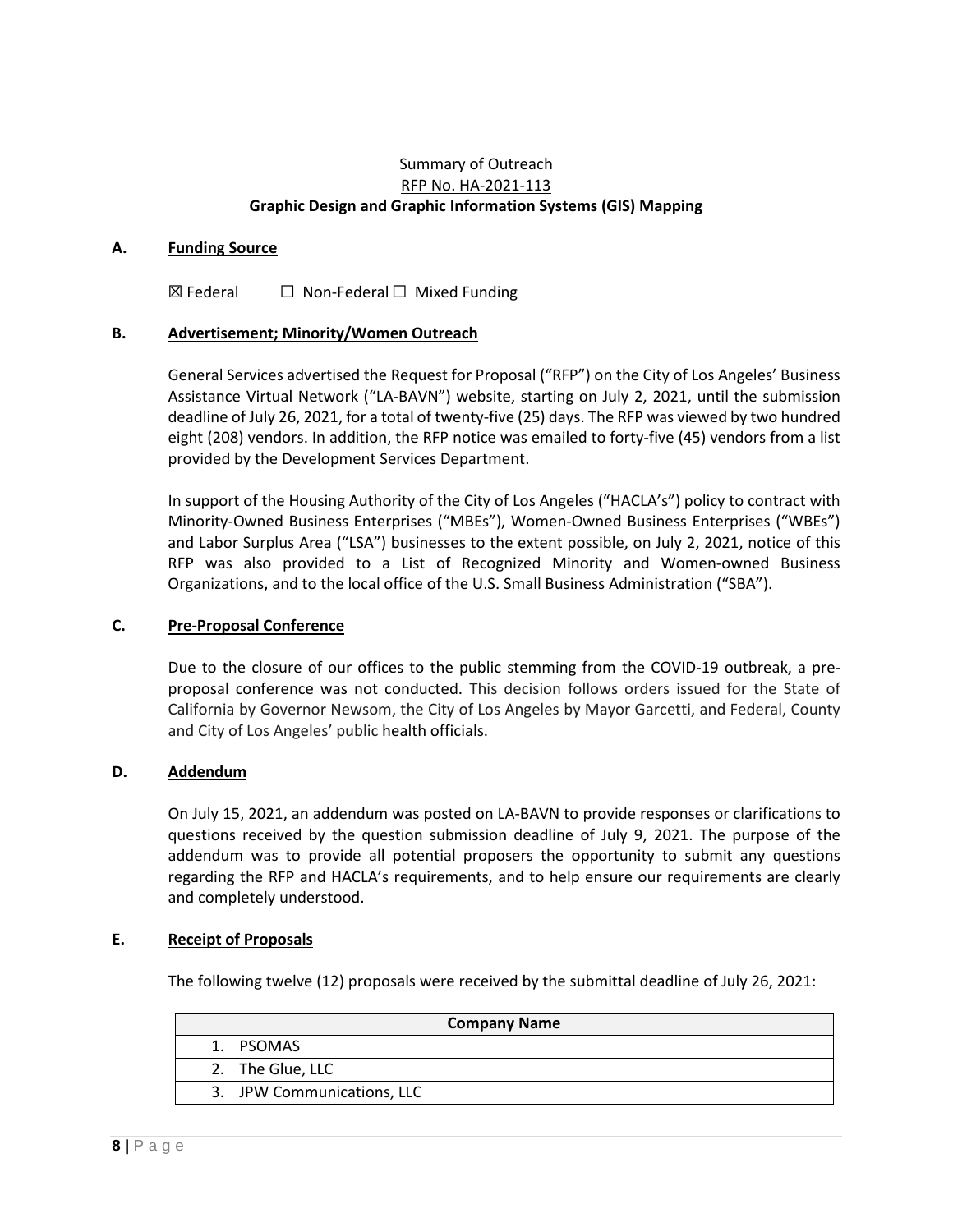|    | 4. Studio Percolate Design and Photography LLC |
|----|------------------------------------------------|
|    | 5. Green Media Creations, Inc.                 |
|    | 6. Reynaud E. Moore & Associates, Inc.         |
| 7. | WeUsThem, Inc.                                 |
| 8. | Golden Design Studio                           |
| 9. | <b>GreenInfo Network</b>                       |
|    | 10. Timmons Group Geospatial Solutions         |
|    | 11. Tovar Geospatial Services (TovarGEO)       |
|    | 12. Nemoi Advertising and Design LLC           |

#### **F. Panel Review**

The Evaluation Panel ("Panel") was comprised of three (3) subject matter experts. The Panel met on August 4, 2021, resulting in the following consensus scoring.

#### **Initial Evaluation Scores**

| <b>Company Name</b>                         | <b>Score</b> |
|---------------------------------------------|--------------|
| <b>PSOMAS</b>                               | 96.00        |
| The Glue, LLC                               | 89.00        |
| JPW Communications, LLC                     | 83.50        |
| Studio Percolate Design and Photography LLC | 80.50        |
| Green Media Creations, Inc.                 | 79.00        |
| Reynaud E. Moore & Associates, Inc.         | 78.50        |
| WeUsThem, Inc.                              | 78.33        |
| Golden Design Studio                        | 76.00        |
| <b>GreenInfo Network</b>                    | 75.67        |
| <b>Timmons Group Geospatial Solutions</b>   | 74.83        |
| <b>Tovar Geospatial Services (TovarGEO)</b> | 51.17        |
| Nemoi Advertising and Design LLC            | 48.00        |

#### **G. Best and Final Offers**

On August 5, 2021, HACLA requested a Best and Final Offer ("BAFO") from each of the four (4) top ranked proposers, in an effort to provide them a final opportunity to (i) propose their best and final pricing and/or cost structures(s), and (ii) provide any other improvements to their proposals including those related to staffing, work plan and Section 3 commitments. In response to the BAFO requests, all proposers reduced their pricing in certain categories and the panel rescored the proposals reaching the final consensus scoring.

### **Post BAFO Evaluation Scores**

| <b>Company Name</b> | <b>Score</b> |
|---------------------|--------------|
| <b>PSOMAS</b>       | 96.00        |
| The Glue, LLC       | 90.00        |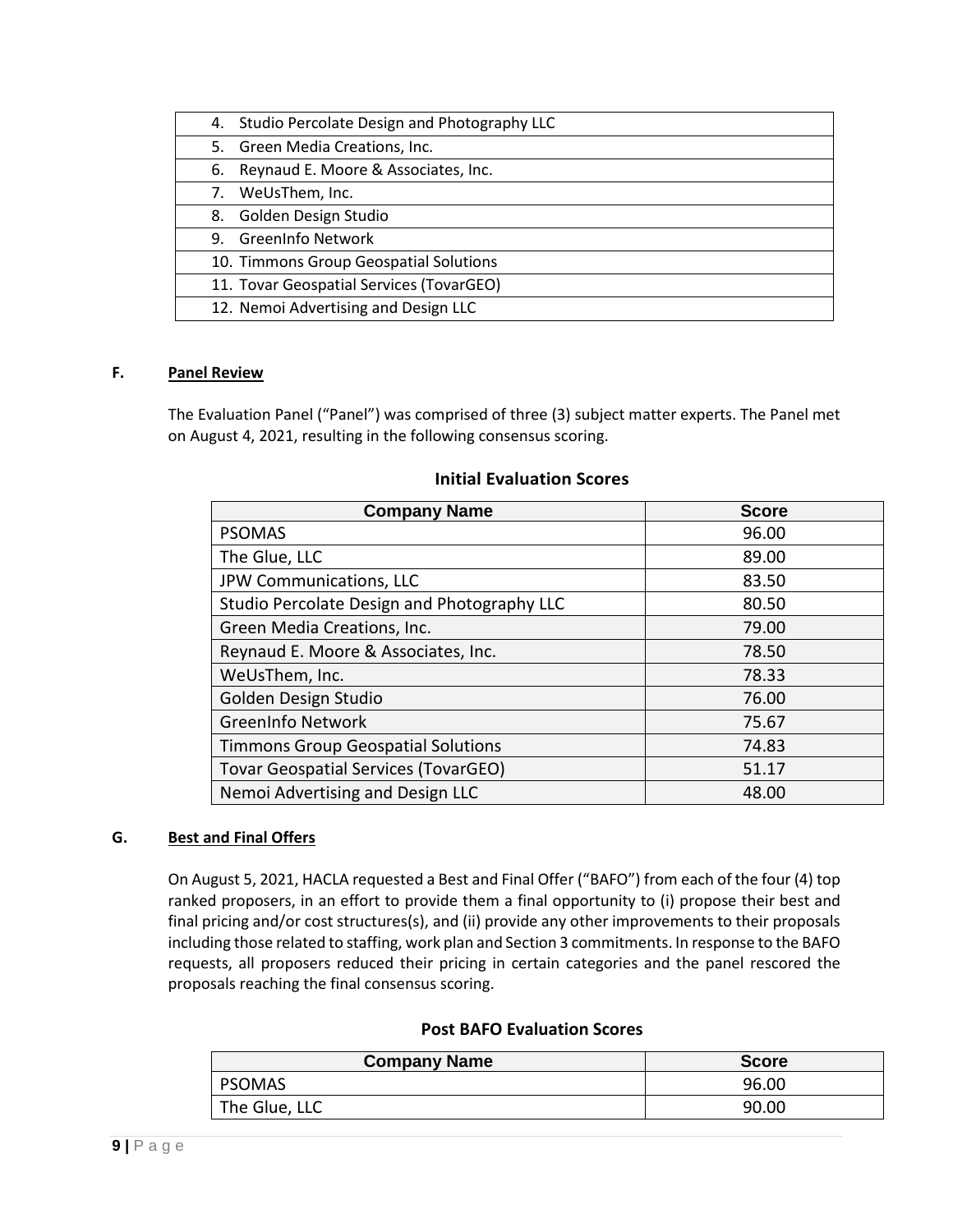| JPW Communications, LLC                     | 86.50 |
|---------------------------------------------|-------|
| Studio Percolate Design and Photography LLC | 84.50 |
| Green Media Creations, Inc.                 | 79.00 |
| Reynaud E. Moore & Associates, Inc.         | 78.50 |
| WeUsThem, Inc.                              | 78.33 |
| Golden Design Studio                        | 76.00 |
| <b>GreenInfo Network</b>                    | 75.67 |
| <b>Timmons Group Geospatial Solutions</b>   | 74.83 |
| Tovar Geospatial Services (TovarGEO)        | 51.17 |
| Nemoi Advertising and Design LLC            | 48.00 |

The above scores are reflected in the Consensus Rating Form, signed by each panelist, and confirmed by the Contract Administrator.

#### **H. Recommendation for Awards**

The Panel recommends PSOMAS, The Glue, LLC, JPW Communications, LLC and Studio Percolate Design and Photography LLC for contract awards of up to five years, each in initial amounts of \$50,000, except for PSOMAS at \$75,000 given their broader range of services. The Panel also recommends providing the Contracting Officer, or designee, the authority to award up to an additional \$200,000 among one or more of the vendors, based upon HACLA's business needs, vendor expertise and performance, as determined by the Contracting Officer, or designee.

#### **I. Workforce Profile**

The firms submitted Workforce Profiles that reveal the following workforce composition:

| <b>Company</b>                                 | <b>Employees</b> |                                                       |  |
|------------------------------------------------|------------------|-------------------------------------------------------|--|
| JPW Communications, LLC                        | Total:           | 18<br>9 minorities = $50\%$<br>13 women = $72%$       |  |
| <b>PSOMAS</b>                                  | Total:           | 571<br>$203$ minorities = $35%$<br>178 women = $31\%$ |  |
| Studio Percolate Design<br>and Photography LLC | Total:           | 2<br>0 minorities = $0\%$<br>$1$ women = 50%          |  |
| The Glue, LLC                                  | Total:           | 8<br>5 minorities = $62\%$<br>$= 50%$<br>4 women      |  |